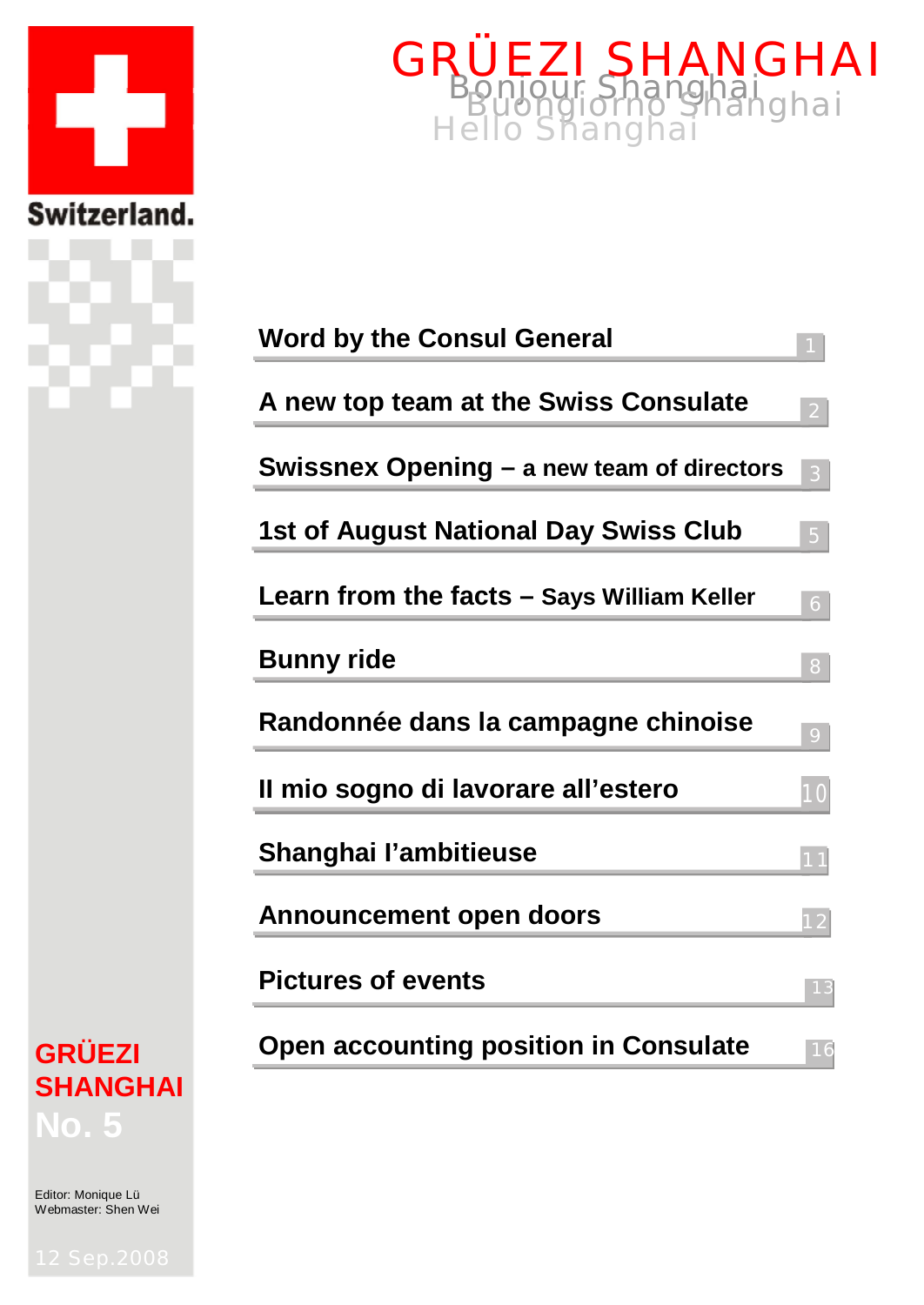



## **Word by the Consul General**

Je tiens à féliciter encore les autorités chinoises pour les Jeux Olympiques qui viennent de se terminer à Pékin. L'organisation parfaite, la splendeur des cérémonies et la haute tenue des sportifs chinois ont fait l'admiration du monde entier. Le Consulat général se félicite des beaux résultats des sportifs suisses. Il y a toujours certes quelques déceptions mais, compte tenu de la taille de notre pays, nous sommes rentrés à la maison la tête haute. Nous avons aussi beaucoup appris. Shanghai a connu un été riche en visites de personnalités suisses et en événements importants, ainsi la cérémonie d'ouverture de Swissnex a marqué une étape significative de la présence suisse en Chine.

C'est avec une nouvelle équipe de responsables que le Consulat général se tourne maintenant vers le prochain grand événement en Chine, l'Exposition mondiale 2010 de Shanghai.

Meine Glückwünsche an die chinesischen Behörden für die Olympischen Spiele, welche vor kurzem in Peking zu Ende gegangen sind. Die perfekte Organisation, der Glanz der Eröffnungszeremonie sowie die grossartige Leistung der chinesischen Sportler haben die ganze Welt begeistert. Das Generalkonsulat freut sich über die guten Resultate der Schweizer Sportler. Bestimmt gibt es immer Enttäuschungen. In Anbetracht der Grösse unseres Landes sind wir dennoch mit erhobenem Haupt nach Hause gefahren. Wir haben jedenfalls viel dazu gelernt. Shanghai erlebte einen von hohen Schweizer Besuchen und wichtigen Anlässen geprägten Sommer. Die Eröffnungszeremonie von Swissnex bedeutete eine weitere wichtige Etappe der Präsenz der Schweiz in China.

Mit einem neuen Führungsteam richtet das Generalkonsulat nun seinen Blick voll auf die Weltausstellung 2010 in Shanghai, das nächste Grossevent in China.

I miei complimenti vanno alle autorità cinesi per i Gioghi Olimpici che si sono appena svolti à Pekino. Il mondo intero ha potuto ammirare la perfetta organizzazione, la meraviglia delle cerimonie e l'alta tenue degli sportivi Cinesi. Il Consolato si rallegra dei bei risultati degli sportivi svizzeri. Delle delusioni ce ne sono sempre, ma rispetto alla taglia del nostro paese siamo ritornati a casa testa alta. Abbiamo imparato molto. Shanghai ha conosciuto un'estate ricca in eventi e visite di personalità svizzere. La cerimonia d'apertura di Swissnex ha segnato una tappa importante per la presenza svizzera in Cina.

Il Consolato si torna adesso con una nuova squadra di responsabili verso il prossimo grande evento in Cina, l'Esposizione mondiale 2010 in Shanghai.

I would like to congratulate the Chinese authorities for the Olympic Games which ended last month. The whole world admired the perfect organisation, the splendour of the ceremonies and the high performance of the Chinese athletes. The Consulate is proud of the positive results of the Swiss athletes. There are always some disappointments. But considering the

size of our country, we returned home with our heads held high. We have also learnt a lot. Shanghai's summer has been rich in visits of high Swiss personalities and important events. The Opening ceremony of Swissnex has marked another significant step for the Swiss presence in China.

With a new management team, the Consulate turns itself now towards the next big event in China, the World Expo 2010 in Shanghai.



Consul General of Switzerland in Shanghai **William Frei**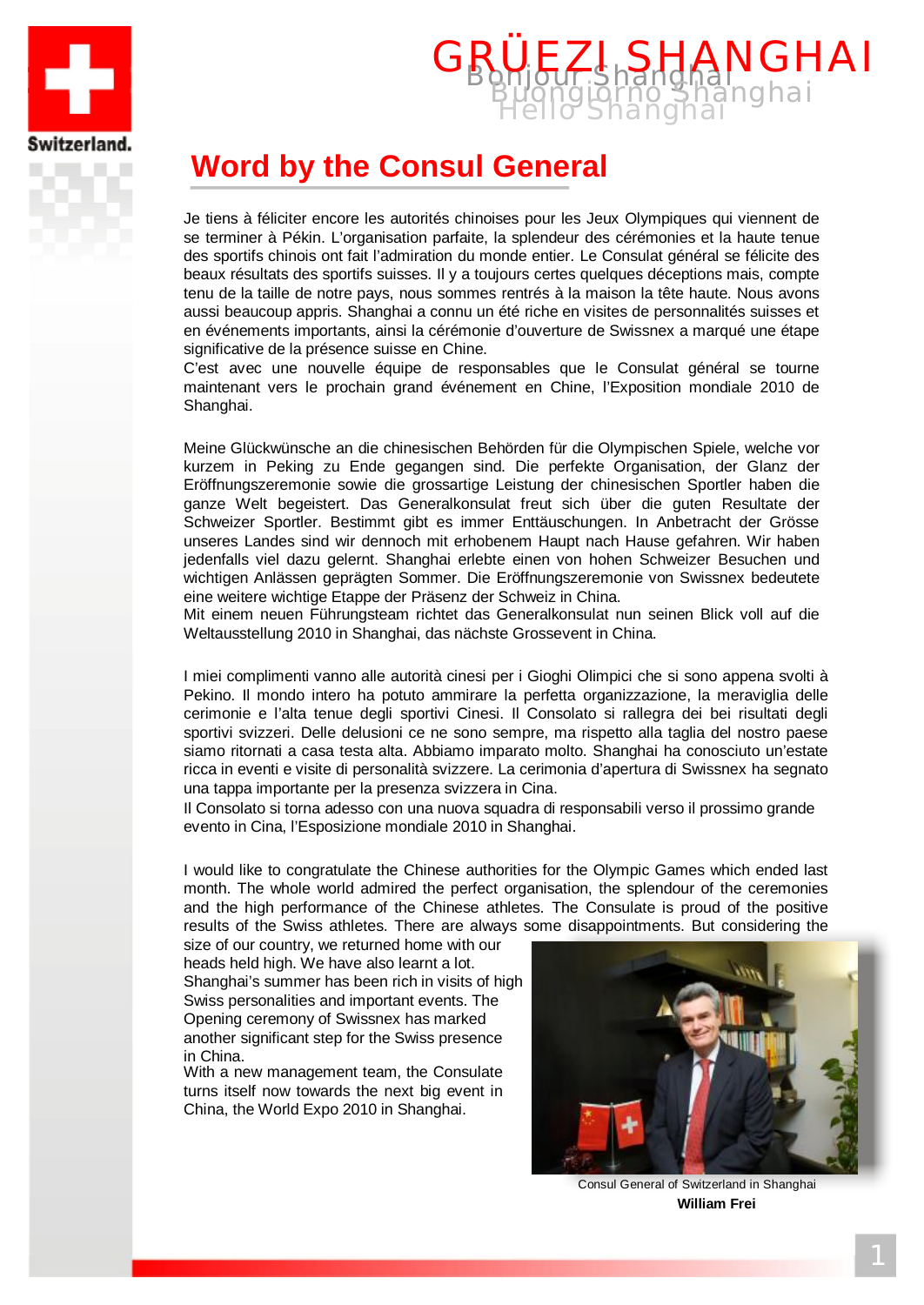

## **A new top team at the Swiss Consulate**

#### By Thomas Schneider

Mr. Schneider was born in Bern and raised in "Muri bei Bern". He has a federal diploma in Business Administration (banking). After 6 years in the Banking industry he joined the Federal Department of Foreign Affairs (FDFA) In 1989. Alongside working for the FDFA he Later earned a diploma from the Fern Universität Brig in Advanced Studies in International Relations. During his career Mr. Schneider was consecutively posted in Barcelona, Frankfurt am Main, Manila and Paris. The past six years he was responsible For financial affairs at the United Nations-Coordination section of the FDFA's Political Directorate in Bern. At the Consulate General of Switzerland he assumes the post of head of the section for cultural, media and educational affairs. Mr. Schneider is married to Liliana. The couple has two adult sons.



Deputy Consul General of Switzerland in Shanghai **Thomas Schneider**



Head of Chancery of Switzerland in Shanghai **René Seiler**

#### By René Seiler

René Seiler was born and raised in Brig-Glis / Valais. After the commercial apprenticeship he left his homestate and moved to Geneva where he worked for four years in a bank. In order to have a change from daily office routine, he joined the international youth group "Up with People" and spent a year exploring different western countries. In the three years that followed, he earned a bachelor's degree of Science in Business Administration (BBA) in Visp / Valais. At the end of 1998 Mr. Seiler joined the Federal Department of Foreign Affairs and has been posted in Rome, São Paulo and New Delhi. Since the beginning of August this year, he has been in Shanghai where he is replacing Mrs. Susanne Rosenkranz as the Head of Chancery.

He is accompanied by his wife Radhika and their four children Romina, Sabrina, Piero and Dario.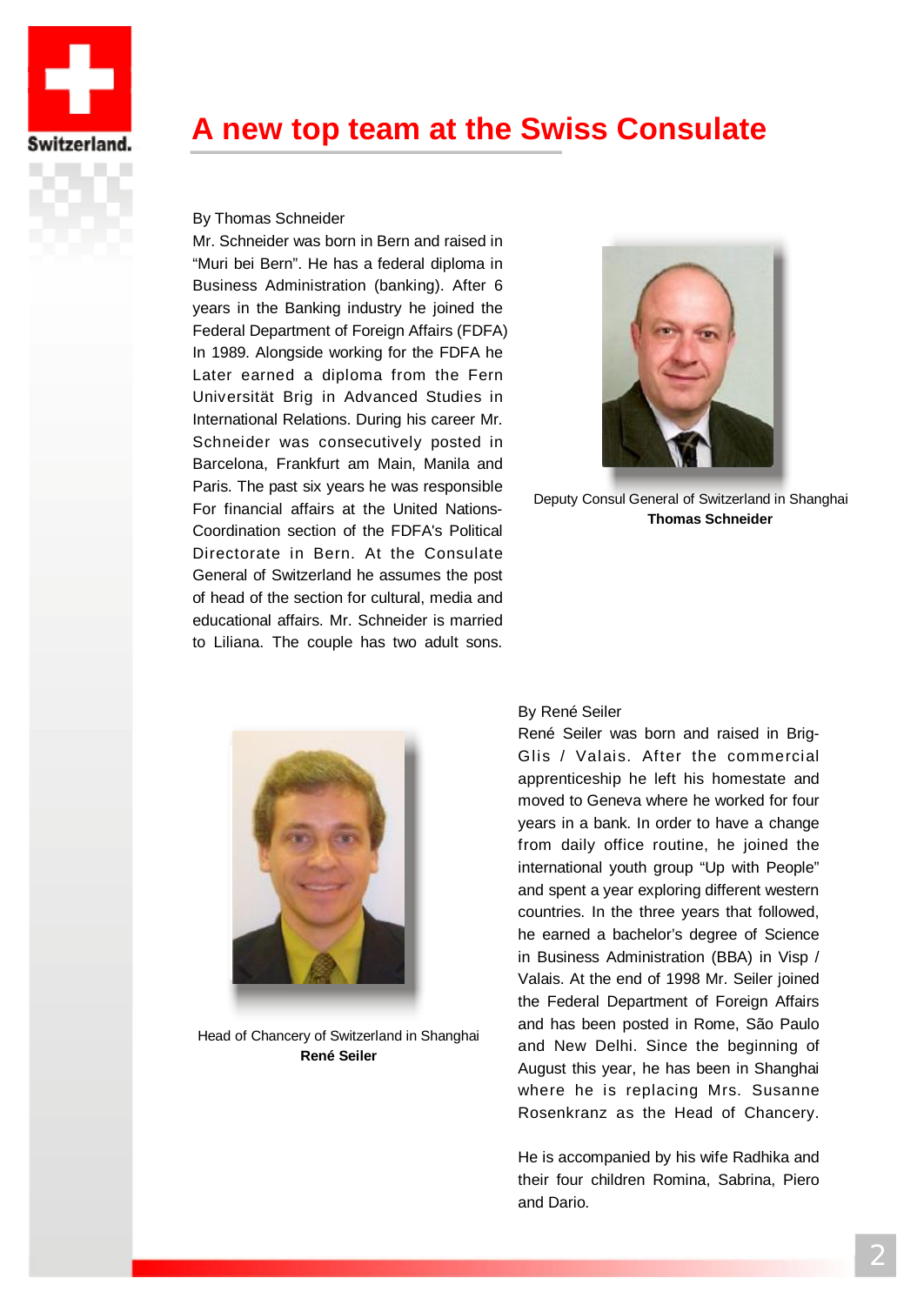





#### **State Secretary Mauro Dell'Ambrogio opened Swissnex Shanghai, Switzerland's outpost for science, technology and culture in China**

*Swissnex Shanghai,* Switzerland's outpost for science, technology and culture in China *Swissnex Shanghai* was officially opened on 7 August 2008 by State Secretary Mauro Dell'Ambrogio, standing in for President Pascal Couchepin who was prevented from leaving Vietnam due to bad weather.

*Swissnex Shanghai* is the fourth such outpost after Boston, San Francisco and Singapore. The outposts are an important instrument for implementing Switzerland's policy of bilateral cooperation in the areas of education, research and innovation with selected priority partner countries outside Europe, which includes China.

The People's Republic of China is a priority country in Switzerland's policy of bilateral cooperation. A first scientific cooperation agreement with China was signed in 1989 and a structured cooperation program was signed in 2003. The program, which is receiving around CHF 9 million of federal funding between 2008 and 2011, is designed to promote lasting cooperation between Chinese and Swiss universities and research institutions in the areas of life sciences and biotechnology, environment, sustainable urban development, material sciences and medicine.

Shanghai was selected as a location for Swissnex due to the numerous renowned universities and the fact that various well-known Swiss firms have already established a base there along with their research laboratories.

*Swissnex Shanghai* has the task of coordinating bilateral research and education program in China, serving as a link between Switzerland and the various Chinese authorities, and establishing an efficient system for selecting students and researchers wishing to take part in the program.

The first of a series of "Swiss Science Days" will take place in October. Scholars from Switzerland and China will exchange their views and results in the field of "Affective Sciences". Further information will be available soon on [www.swissnexshanghai.org.](http://www.swissnexshanghai.org)



**Swissnex** ,22F, Building <sup>A</sup> - Far East International Plaza - 319, Xianxia Road - <sup>200051</sup> Shanghai Tel: (86 21) 6235 1889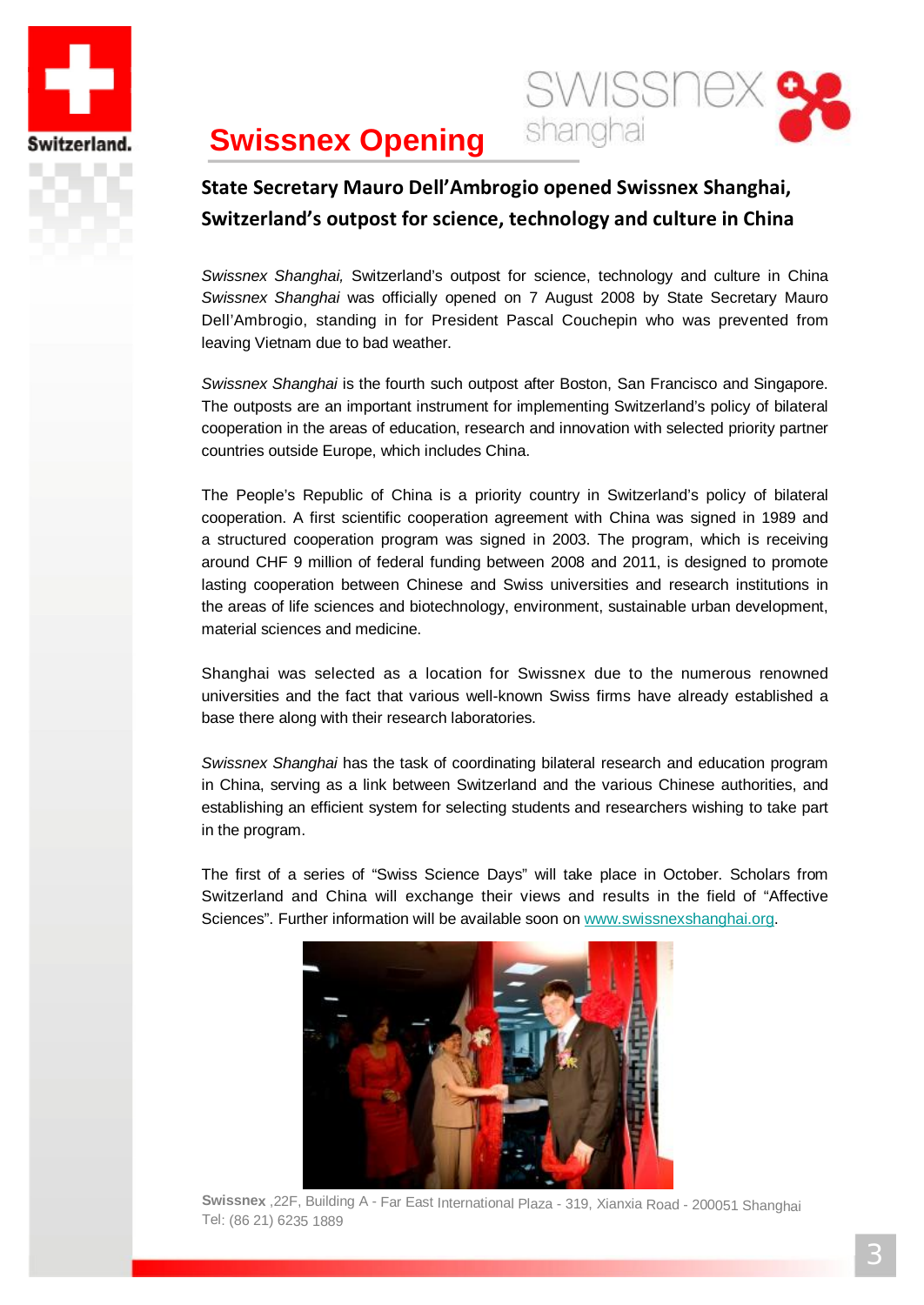

### **Swissnex – a new team of directors**

Flavia Schlegel completed her medical studies in 1987 and obtained 1991 her doctorate for her thesis in travel medicine at the University of Zurich, Switzerland. In 2001 she completed her master's degree in organizational development at the University of Vienna, Austria.

At the beginning of the 1990's she worked as an MD in an AIDS Hospice. In 1997, she took over the management of the national HIV / Aids prevention program and later became the Head of the division for public health policy, research and education in the Swiss Federal Office of Public Health.

From 2002 to 2004, Flavia Schlegel worked at the Swiss Embassy in Washington DC as the Counselor for Science and Technology, addressing mainly the following priorities: promotion of Switzerland as a prime location for education, research and innovation, bilateral cooperation as well as international benchmarking.



**Dr. Flavia Schlegel, MD, MAS Designated Director Swissnex Shanghai, starting October 1st, 2008**

Since 2004, as the Vice Director of Public Health and as a member of the management team of the Federal Office of Public Health, Flavia Schlegel has led the areas of biomedicine (research in humans and ethics, therapeutically drugs, transplants, biosecurity); communicable diseases (preparation for pandemics, vaccination, epidemiology, disease control); national prevention programs (alcohol and tobacco, nutrition and physical activity, drugs, HIV / AIDS). Flavia Schlegel has a broad network in government and parliament, media and among private sector and non-governmental organizations.



**Dr. Lan Zuo Gillet, Ph.D., MBA Executive Vice Director Swissnex, Consul**

Dr. Lan Zuo Gillet is a Chinese born Swiss citizen. She graduated from Shanghai Jiao Tong University and afterwards went to Switzerland to earn a Ph.D. from Swiss Federal Institute of Technology-Lausanne. She also worked at Stanford University as a Post-doctoral research fellow. After having spent seven years in academic research, she turned to the Swiss watch industry to lead R&D projects for another six years. In 2001, upon receiving an MBA degree from the University of Lausanne, she joined a Swiss private bank, first in charge of Operational Planning and Management Information Systems, then as Senior Vice President, responsible for China business development. She also worked as a consultant for European companies in China market communications and operational assessments.

Currently, Dr. Lan Zuo Gillet is appointed Executive Vice Director of Swissnex and Consul at Consulate General of Switzerland in Shanghai. She is also Acting Director of Swissnex until the end of September. She is responsible for bilateral research and education programs, as well as corporate communications.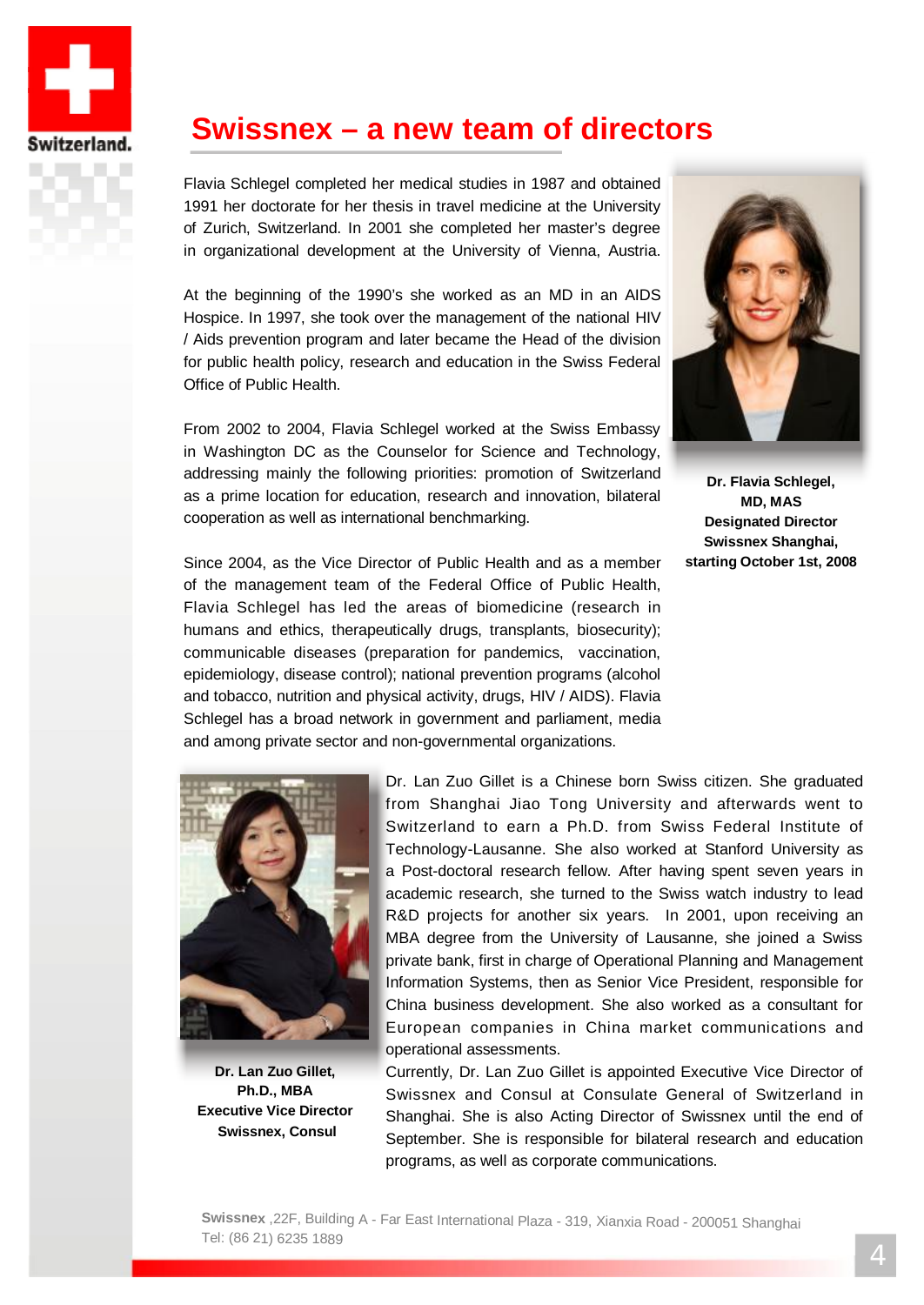

## **1st of August National Day Swiss Club**

On August the 2nd, a typically hot and moist Shanghai summer day, the Swiss community and its friends gathered at "Abbey Road" restaurant to celebrate the Swiss National Day, more precisely the 717th one. This successful event was organized by the Swiss Club Shanghai in cooperation with the Swiss Consulate General of Shanghai. Although the holiday season was at its height, a record of more than 170 joyous people attended this special yearly occasion. An evening dedicated to Switzerland, the guests were able to enjoy Swiss food prepared by host Pascale Aebi and her Chef Roger Maurer, Mövenpick ice cream, Swiss music, a lucky draw and the traditional 1st of August speech of the President of Switzerland, Mr. Pascal Couchepin, followed naturally by the national anthem. Understandably enough, our President did no make the journey all the way to Shanghai to deliver his speech, but his tape did, which all provided us with great pleasure. As for the singing of the national anthem, we did very well on our own, some admittedly more committed than others! Mr. Ruedi Steffen, Vice President of the Swiss Club Shanghai and Mr. William Frei, Consul General of Switzerland in Shanghai, also gave a few words on the occasion. The most exciting event after the official part however surely was the lucky draw. Suspense was in the air until the very end, and it is fair to say that the very attractive prices, provided by our generous sponsors, were hoped for by all until the last second.





All in all, this Swiss National day event was a great success for both organizers and guests. It was a memorable evening shared between friends and families of the Swiss community, allowing us all to enjoy a bit of Switzerland in our host city Shanghai.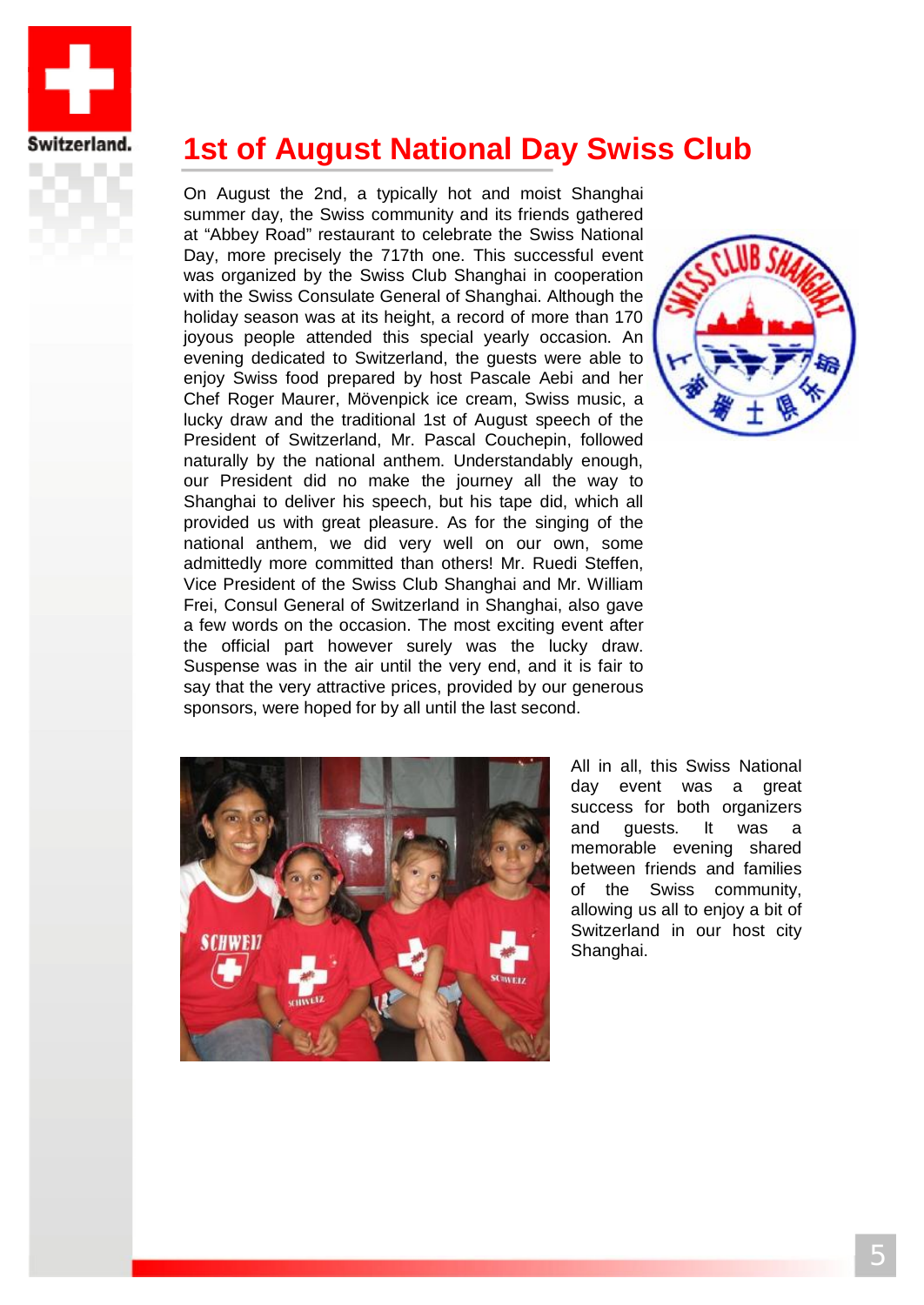

## **Learn from the Facts**

Says William Keller

More than 35 years ago, when I was still a young man, I met a friend in Ireland who used to live in Shanghai in the 50's. After his very successful career in Asia he decided to enjoy his retirement on the green Island because he claimed that the air in Switzerland was too dry for him!

We spent long evenings together, where he shared with me many of the most interesting experiences and lessons he had gained during his time in China.

On one occasion he had just received a parcel of tea from Shanghai. He opened it with visible emotion and he told me, that he received every year this precious gift. He talked about friendship and he mentioned with tears in his eyes "if you have made a Chinese friend, he is your friend forever". Until today, I remember that moment as if it were yesterday. I was deeply impressed of my friend's passion for China and his willingness to share with me his insights about the fascinating East. He opened my eyes for the world and it became clear to me that I wanted to build my life and career outside my home country. However, destiny took me the first 15 years south, and only much later East….

Brazil, at that time (and now again) was a booming country and became the place of my first overseas assignment, followed by an interesting time in Colombia.

Finally, my dream of a young man became true in 1990. I got a call asking me to take over the responsibility of establishing Roche in China. I immediately remembered my long talks with my old friend in Ireland, his empathy towards China and his people, his understanding of Chinese Culture and his passion to get things done, but also the issues caused by different views from the very far away Europe clashing with the ones of the bustling Shanghai!!

Once I arrived in China, I spent a lot of time (and I am still doing it) trying to see the opportunities and challenges from the western as well as the Chinese angle. There are obviously different approaches in the West and East, but different does not mean right or wrong, it is just means different. In order to better understand this different culture, we have to be open-minded, in order to see and feel the strength and shortcomings of our host country's environment and culture. We should however also be aware of the negative as well as positive aspects of our own home country. It seems part of our human being's nature to "forget" the issues and challenges of our origins and we often compare the "ideal" part of home with the perceived "real" part of our host country.

Many assumptions, assessments and judgments are made, from a Western point of view, disregarding the local reality our Chinese friends and ourselves are facing. Our western business models and strategies, which are based on our environment, culture and development stage, obviously are or have been successful. However before moving on we should carefully evaluate if our assumptions and strategies can be applied to the Chinese environment. I believe many of our problems and misunderstandings are caused by simply imposing well known western strategies and business models to a poorly understood Chinese reality, which on top of it is evolving in an unprecedented pace.

From the beginning it was for me clear, that I should concentrate on what I don't know and not on what I know! To listen and observe carefully, to spend more time to understand what is behind a certain request, regulation or market situation. Focusing on forward oriented dynamics is more helpful than dwelling on historical or current static pictures and can help avoid many difficulties and challenges.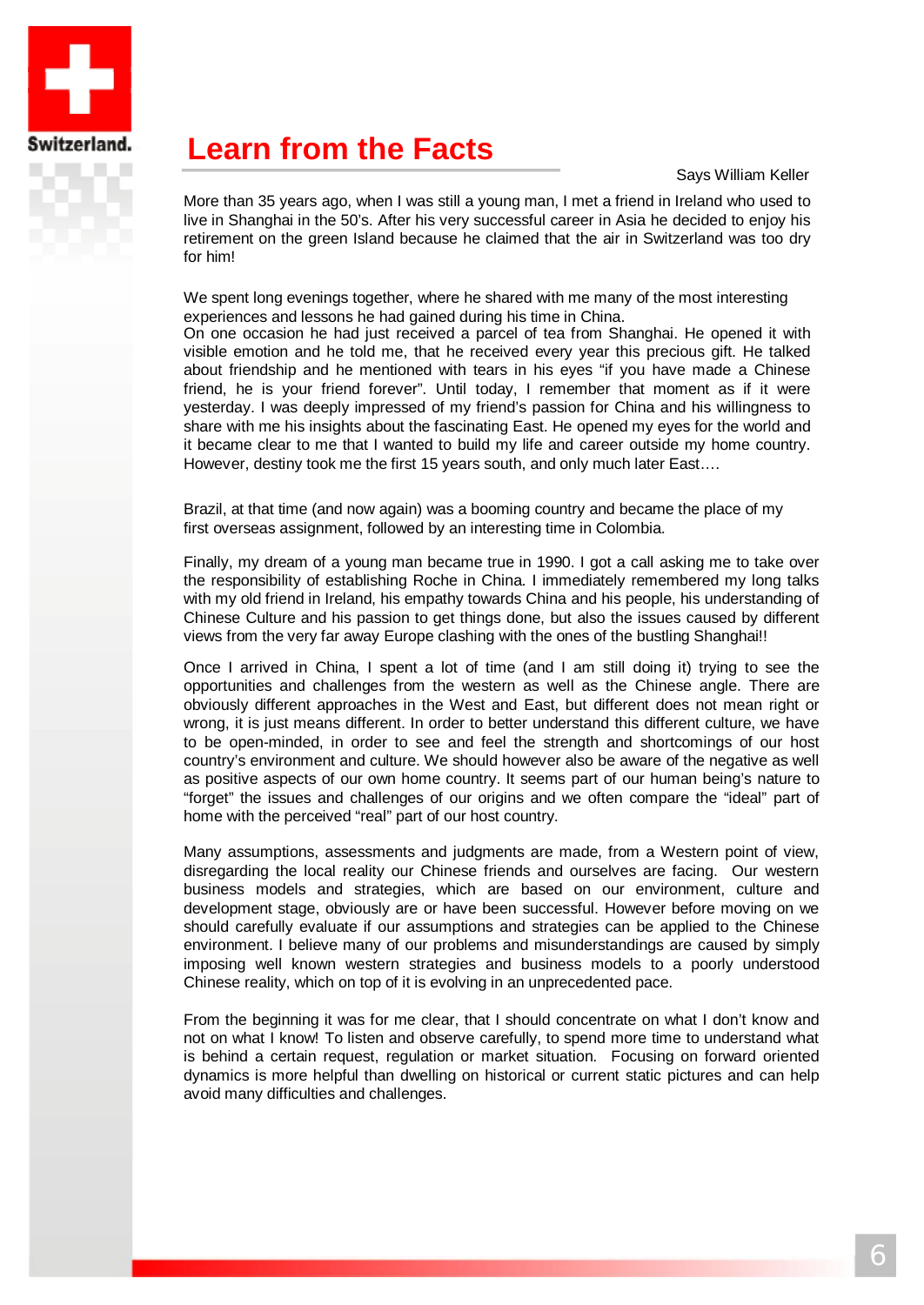

## **Learn from the Facts**

Between the West and the 5000 year old Chinese culture, we share many common beliefs, but there are also many differences, some more obvious, some more hidden. Working in China is about to have open eyes and ears, but also very important open heart! Learning from the facts, making good judgment based on the local reality (also sometimes against "western corporate wisdom" or "we have it always done like this" models!) is not always easy and one of the major challenges. A lot of time and resources are wasted by insisting on my way, the only way!



Mr. William Keller

Building trust takes time and effort and trust must be earned. In any activity, understanding the other player's position, his views, background, ambition and goals are crucial. Having a sympathetic, cooperative and partnering attitude, and an ability to live with apparent contradictions (at least for a certain time) are crucial to be successful in China.

Many times people ask me about the "important things in China". Obviously a long-term view, (but not as an excuse for lack of success), clear and ambitious vision and plans, standing firm on the ground of reality, solid and sustainable relationships, observation, listening, empathy and flexible implementation are critical. However most important is to have the right attitude and I express this with the 3 P's, which are Passion, Persistence and Patience.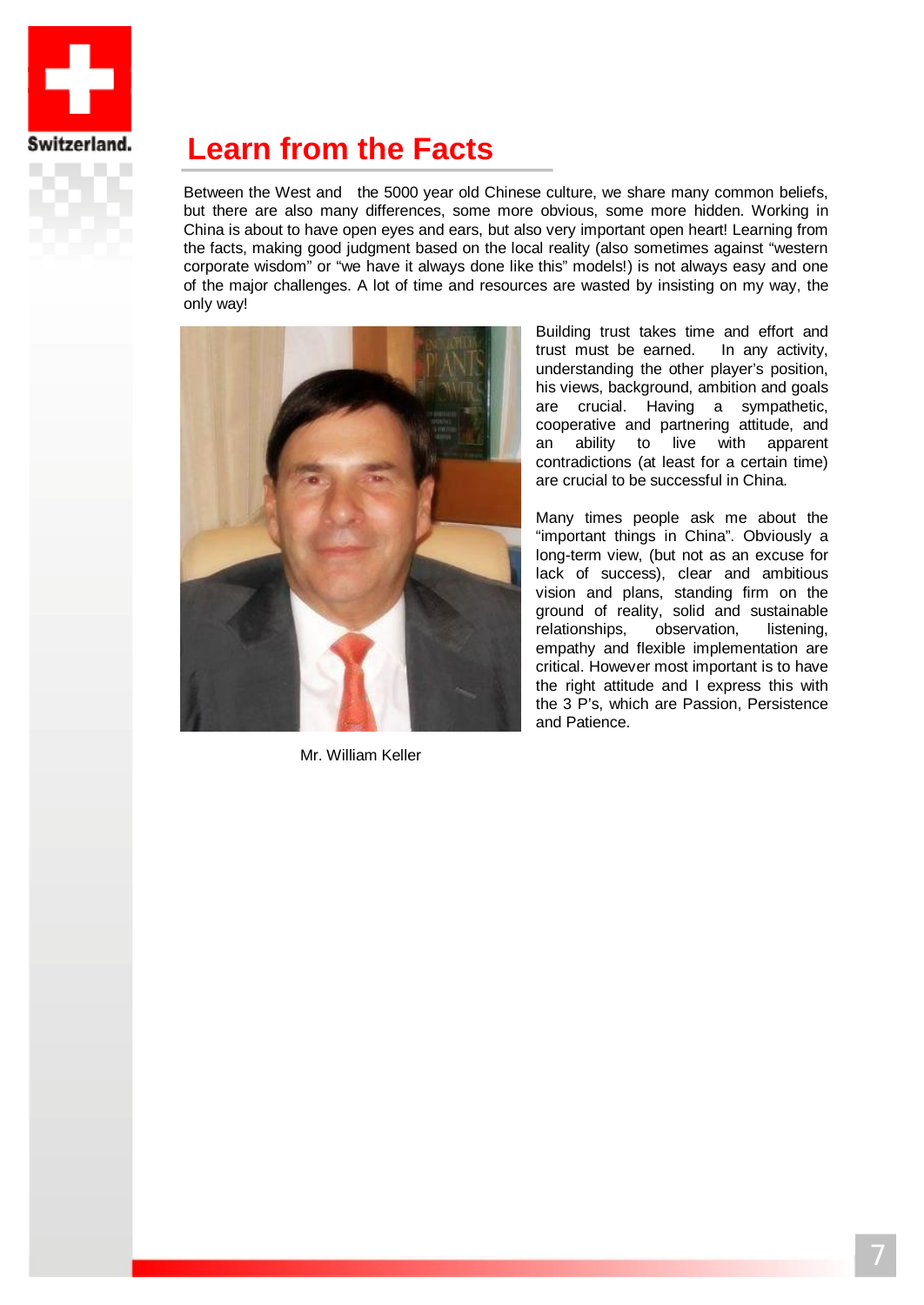

## **Bunny ride for the disabled kids of Soho-Ku**

By: Emmanuel Beydon

On a late morning in March on top of Carrefour car park: 16 glistening Chinese CJ750 motorcycles lined up, all fearlessly dressed up in their pink and white Easter bunny rabbit outfits receiving confused looks from the Sunday shoppers as they passed. The reason for this unusual gathering was to drive to and entertain some special friends of the bikers at the Sunshine House ([www.soho-ku.com](http://www.soho-ku.com)): a home for mentally disabled kids. The bunnies brought them toys, chocolates, drinks and other gifts; all sponsored by the bikers and with kind support from Carrefour and Coca-Cola.

The foreigners group of friends mounted their bikes and set off with the husky roar of their engines and the smell of petrol. Along the journey they attracted further stares and laughter from pedestrians as the 6foot tall rabbits on motorbikes gave them waves.

Once arrived, the children were very excited to see them, but not too surprised as the bikers had already visited them in late 2006 for a Saint Nicolas ride; on that occasion dressed in red with bushy beards as Santa Claus. They were not intimidated by the roaring old engines but jumping at the opportunity to ride for a short journey to a nearby park.

For the rest of the afternoon, the foreigners played various ball and racket games – getting thoroughly beaten by their Chinese opponents at table tennis and badminton. After lots of smiles and laughter, the bikers handed over some pictures from the Santa Nicolas ride as another happy memory to reflect on. Next year the team will do the same again with the pictures from this ride.

Being asked about the idea of the bunny ride, Emmanuel Beydon, the trip organizer says:, "after enjoying three years in Shanghai, working for R&M, a Swiss company, I have had limited contacts with the locals in the community – this is a great shame. Through this sort of event, it helps us all to integrate more effectively and give something back to Shanghai's wider community in appreciation of how welcomed we have felt here. I hope to do this more regularly, and it was clear from today that the kids thoroughly enjoyed themselves as did our group of bunny bikers".

Thanks for the support of all, and see you soon for the next ride!



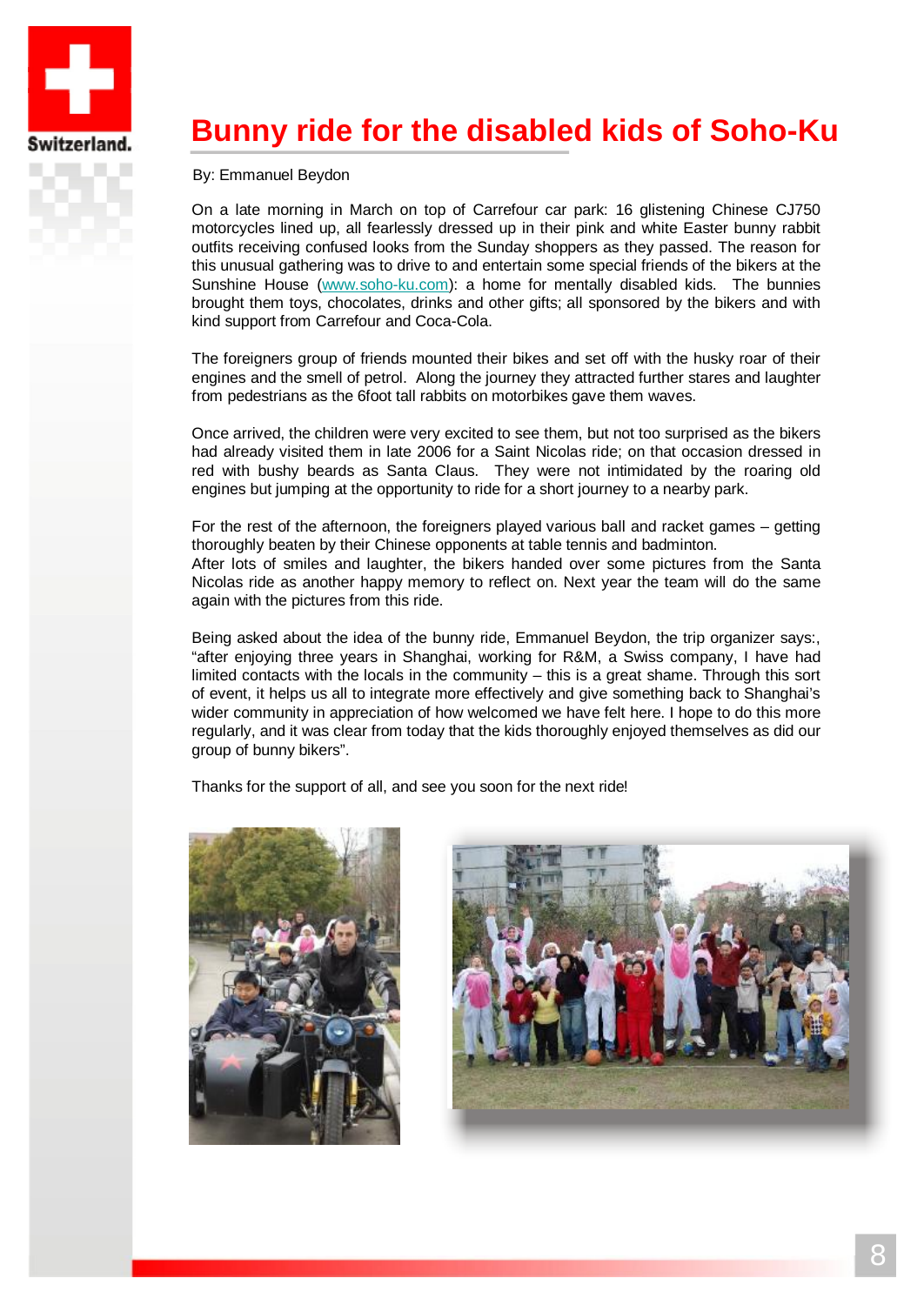

## **Randonnée Dans La Campagne Chinoise**

By Fabienne Depierrefeu

Celui qui a choisi de venir s'installer dans une grande ville chinoise ressent à un moment donné l'envie de se retrouver très loin, au calme, entouré de verdure…

Mais ou trouver ces biens apparemment rares en Chine ?

Dans la province du Guizhou !

Le Guizhou se situe au Sud-Ouest de la Chine, à l'Est du Yunnan. On peut se rendre en avion à la capitale Guiyang, puis prendre le bus jusqu'à des villages reculés et très authentiques.



Nous avons décidé de nous y rendre en famille avec notre fille de 8 mois. Les congés d'Octobre sont une période idéale pour voyager dans le Guizhou car les températures sont douces, et comme la province reste encore méconnue, on y est à l'abri de la foule des touristes.

Ce voyage ne nécessite pas un équipement particulier : des affaires de moyenne montagne, un Imperméable (les averses sont courtes mais fréquentes), et dans notre cas, un bon sac a dos portebébé, petits pots, eau minérale et lait en poudre pour une semaine.

Une connaissance au moins rudimentaire du chinois est également nécessaire (acheter des billets de train ou de bus, commander à manger, etc.), car absolument personne là bas ne parle anglais.

Nous avons passé la nuit à Guiyang, capitale typique de province puis nous avons pris un bus pour Xijiang (5-6 heures de bus !) qui nous a servi de camp de base. C'est un grand village d'architecture traditionnelle ou l'on peut loger soit chez l'habitant soit dans « The backpackers guesthouse » tenue par un ancien militaire reconverti dans l'hôtellerie (tel: 0086-855 33 48 896 ou 135 95 53 55 36). C'est un peu rudimentaire mais le patron est très aimable et aux petits soins de sa clientèle. Il y a un très joli marché local deux fois par semaine.

Depuis Xijiang, les possibilités de ballades sont infinies! Soit on part (à plat) dans les rizières, en longeant un petit cours d'eau jusqu'à une « piscine » naturelle d'eau très claire et un peu fraîche, soit on traverse le village par le haut, et on se retrouve dans les montagnes avoisinantes. A chacun de découvrir au gré de ses envies de nouveaux itinéraires !



Nous avons pu organiser un trek d'une journée complète grâce au voisin de la guesthouse : un chasseur local qui sert accessoirement de guide de montagne : huit heures de marche et un déjeuner chez l'habitant qui nousont laissés fourbus mais heureux !

Au cours de nos promenades, nous avons souvent sympathisé avec des gens du coin, tout étonnés et ravis de voir des étrangers. Tout le monde s'est montré très accueillant et honnête avec nous. De vrais Vacances dépaysantes Et reposantes!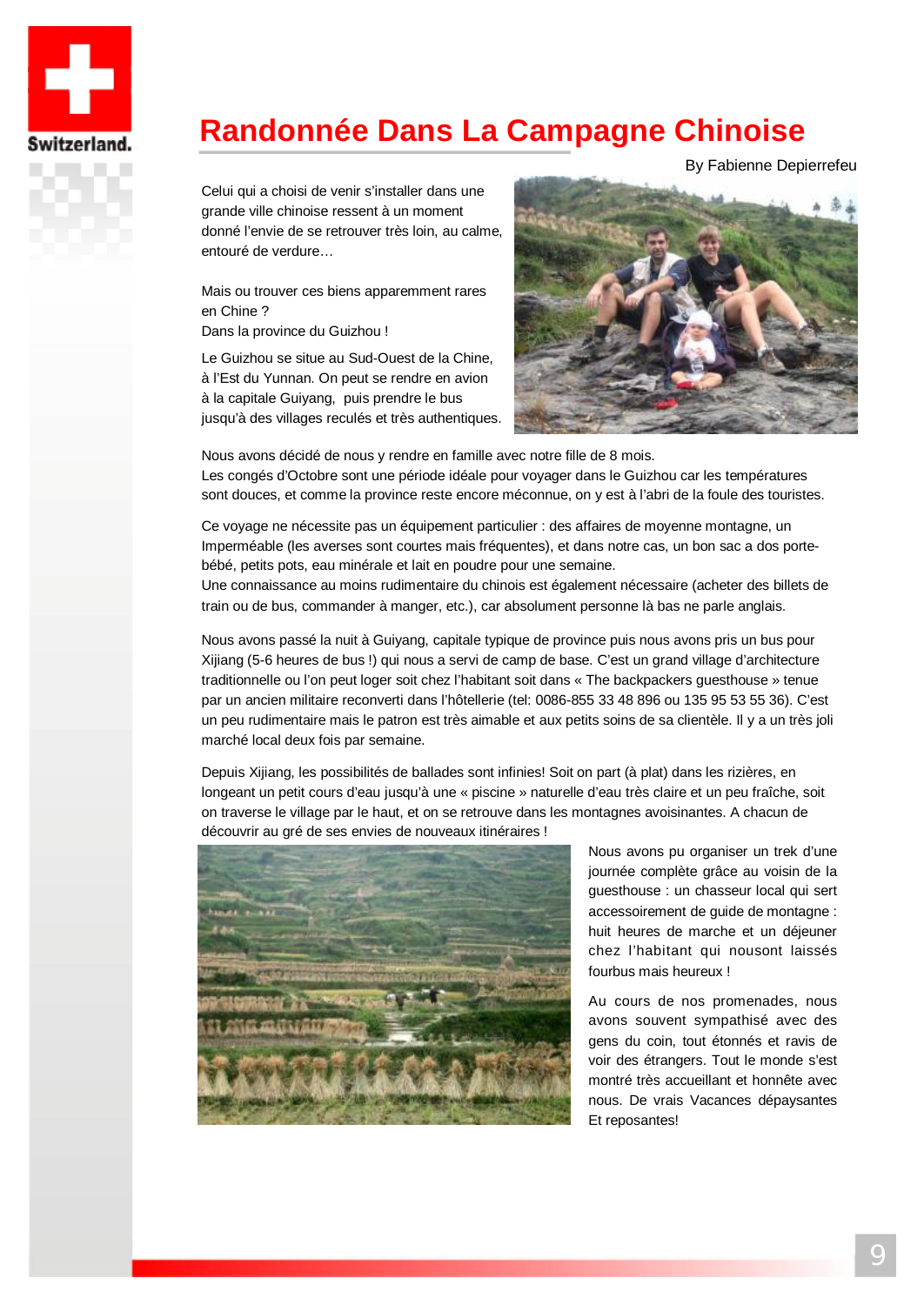

### **Il mio sogno di lavorare all'estero**

Tutto era cominciato, credo, verso l'inizio dell'anno 2004 durante una conversazione con mia zia parlando delle esperienze lavorative nel settore alberghiero.

Lei mi raccontava della sua avventura lavorativa che aveva fatto in Canada anni fa dove era partita per cercare di arricchire il suo bagaglio personale. Quel giorno mi disse: "Teo se non andrai adesso che sei giovane all'estero non andrai mai più, poi troverai la ragazza e non andrai mai più via".

Io invece ero convinto che l'avrei fatta e gli dissi: "Facciamo una scommessa, io andrò all'estero prima che avrò compiuto i 30 anni".

Gli anni in tanto passamano finché non arrivò l'Estate 2006 dove lavoravo ad Ascona al Park Hotel Delta.

Tramite un conoscente che aveva avuto delle esperienze brevi all'estero, mi diede la possibilità di conoscere un Executive Chef che lavorava a Pechino; mi disse che cercavano uno chef per un ristorante italiano in un Hotel a Shanghai.

By Teo Chiaravalloti



Al primo momento quando ricevessi quest'offerta pensai che un'altra possibilità come questa non sarebbe Mai più arrivata un'altra volta e che poi il mio sogno si poteva avverare.

Dopo un paio di settimane tra indecisioni se andare o no, il 25 settembre 2006 decisi di partire alla volta di Shanghai; una settimana dopo essere arrivato mi sono trovato a cucinare per il Team Ferrari che in quel periodo stava partecipando al Gran Premio di Formula Uno.

Dopo sette settimane di lavoro dovetti tornare indietro perché il servizio militare mi aspettava; infatti, dovetti fare il corso di ricezione per l'anno 2006 a dicembre e per l'anno 2007 a gennaio.

Nel frattempo quando fossi tornato da Shanghai in Ticino, pensavo continuamente che il mio sogno di lavorare all'estero non fosse stato compiuto.

Così decisi di tornare a Shanghai da febbraio 2007, ero un pò avvantaggiato poiché conoscevo già qualcuno nell'Hotel; ma in ogni modo, fu proprio nel 2007 che è veramente cominciata la mia esperienza lavorativa all'estero.

Lavorare a Shanghai deve dire che mi ha arricchito molto dal punto di vista culturale e lavorativa.

Culturare perché dal primo vero giorno di lavoro mi sono dovuto confrontare con un'altra cultura molto diversa dalla nostra, dal modo di pensare, di ragionare e di come ci si comporta con le persone; questo mi aiuterà molto in futuro.

Dal punto di vista lavorativo, nonostante sono una persona con una gran pazienza, ho imparato a non arrabbiarmi anche quando era il caso di farlo ma di dare il peso alle decisioni, alle reazioni durante una giornata di lavoro perché posso assicurare che qui a Shanghai dopo un anno e mezzo di lavoro, ogni giorno è come il primo di scuola dove devi spiegare tutto per cercare di far ricordare quali sono gli obiettivi d'ogni giorno e di cercare di mantenerli; devo dire che questa è stata la parte più difficile della mia esperienza.

In ogni modo nonostante le difficoltà avute sin dal primo giorno di lavoro a Shanghai, devo anche dire che mi sono preso tante soddisfazioni professionali che in Svizzera alla mia età non è facile da ottenere anche perché abbiamo un livello molto più elevato di bravi cuochi.

Oggi ho 29 anni, sono riuscito a realizzare il mio sogno della mia vita e di vincere anche la mia scommessa con mia zia e ne sono molto fiero.

All'inizio d'agosto, lascerò Shanghai con la mia ragazza per andare a trascorrere una bella vacanza al mare; dopo di che avrò un altro passo da fare quello che si fa una volta nella vita, il matrimonio.

Piccolino la gente mi diceva: i sogni sono fatti per essere realizzati ed io posso confermare … basta crederci!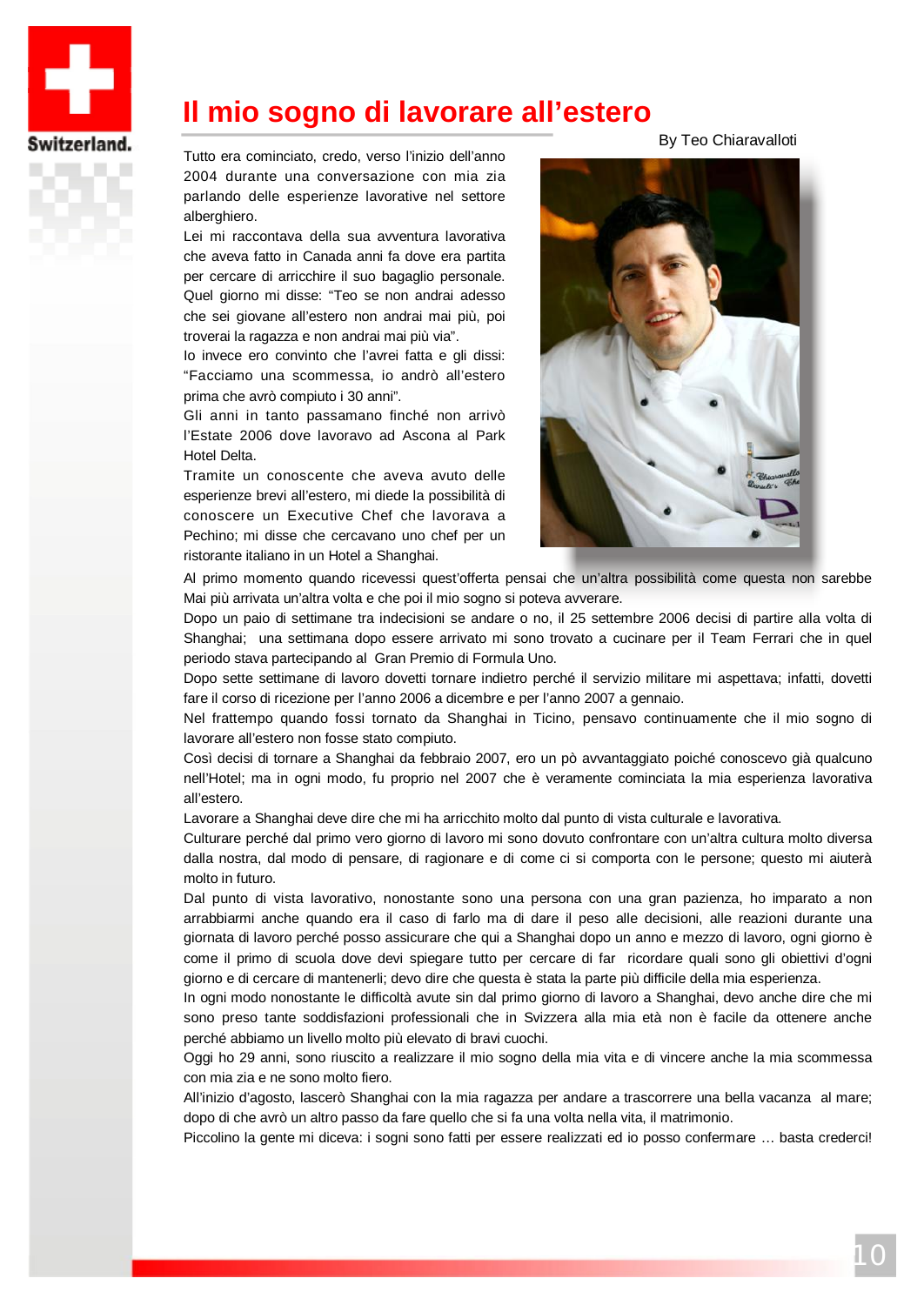

## **Shanghai I'ambitieuse**

By : Rachel Delcourt

*La visite de Shanghai laisse rarement indifférent. Elle suscite des sentiments extrêmes on s'y engouffre ou on la fuit. Mais elle ne cesse jamais d'étonner.* 

Ainsi s'ouvre le livre *Shanghai l'Ambitieuse*, de Rachel Delcourt, une Belge ayant vécu six ans en Chine, entre Shanghai et Hangzhou.

L'auteur commence par un rappel historique situant la ville au lendemain des guerres de l'Opium, évoquant ensuite son âge d'or dans les années 1920 et sa descente dans l'oubli sous le règne maoïste. Quelques décennies plus tard, montée tardivement dans le train des réformes pilotées par Deng Xiaoping, Shanghai rattrape de manière fulgurante son retard, et s'affiche fièrement comme la ville la plus moderne et développée de l'empire du Milieu.

Enrichi d'anecdotes puisées au gré de contacts journaliers avec la population locale,l'auteury raconte le quotidien: la montée en puissance du souci matériel, la classe moyenne et son rapport à la société de consommation, les écarts qui se creusent entre les laissés-pourcompte et les nouveaux riches qui s'affichent de manière de plus en plus ostentatoire.

Ce livre retrace les efforts mis en place par la municipalité pour renouveler le *hardware* de Shanghai (infrastructure et bâtiments) en tenant compte d'un problème sérieux d'affaissement du sol de la ville, obligeant les dirigeants à livrer un combat au quotidien pour garder la tête hors de l'eau. Viennent ensuite les initiatives pour améliorer le *software* des habitants, au travers de campagnes des « bonnes manières » et d'éducation civique, visant à aligner la population shanghaienne sur les standards de politesse internationaux.

L'auteur se penche enfin sur le monde de l'éducation, qui fait de l'enfant unique un « investissement de première heure » et à qui il faut donner, dès le plus jeune âge et en fonction de ses moyens financiers, les outils de la réussite future : MBA Junior, cours de golf pour enfants, *FasTracKids*, tout est bon pour faire du petit empereur un petit génie.

D'ambitions en projets, de records en éblouissements, Shanghai continue de se transformer : son nouveau port en eau profonde, l'agrandissement de ses deux aéroports, l'urbanisation de sa périphérie et la préparation à l'Expo Universelle de 2010 en témoignent. C'est sans compter sur un secteur R&D de plus en plus performant… le tout indiquant bien les ambitions de cette perle de l'Orient : briller, toujours plus loin, toujours plus fort.

*Shanghai l'Ambitieuse. Portrait de la capitale économique chinoise*, paru en juin 2008 aux Editions de l'Aube, est disponible à travers des principales librairies en ligne (amazon.fr ou alapage.fr).



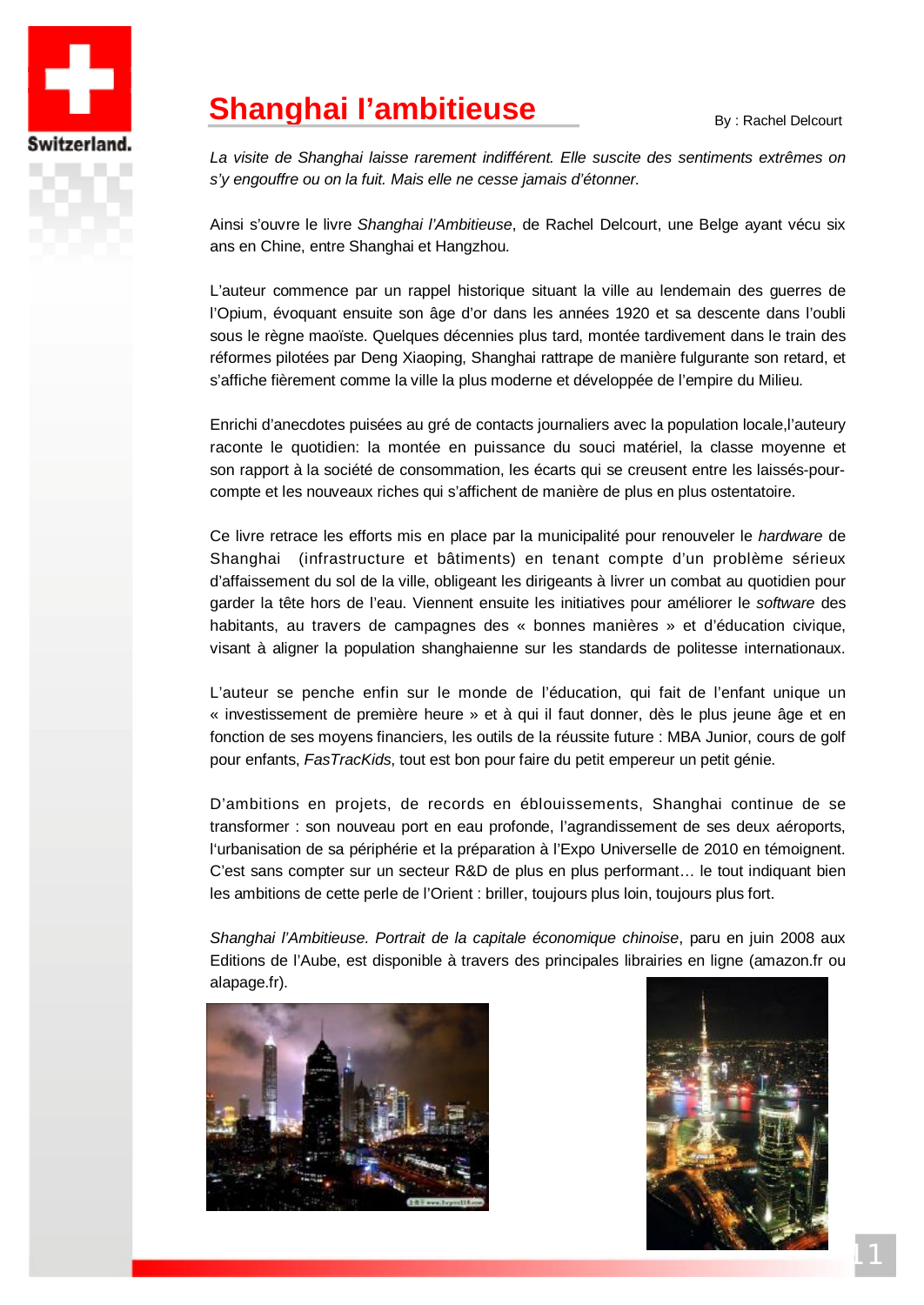

## **Announcement of Open Doors**



# **OPEN DOORS**

The Consulate General of Switzerland and the Swiss Club together with the group "Swiss Culture for Our Children"

Opens its doors for all Swiss children and their parents

**On Saturday, October 18th 2008 from 9.30 a.m. until 12 noon**

Invitations for this event will be sent by separate mail Due to technical reasons, the Open Doors event end of May 2008 had to be postponed to fall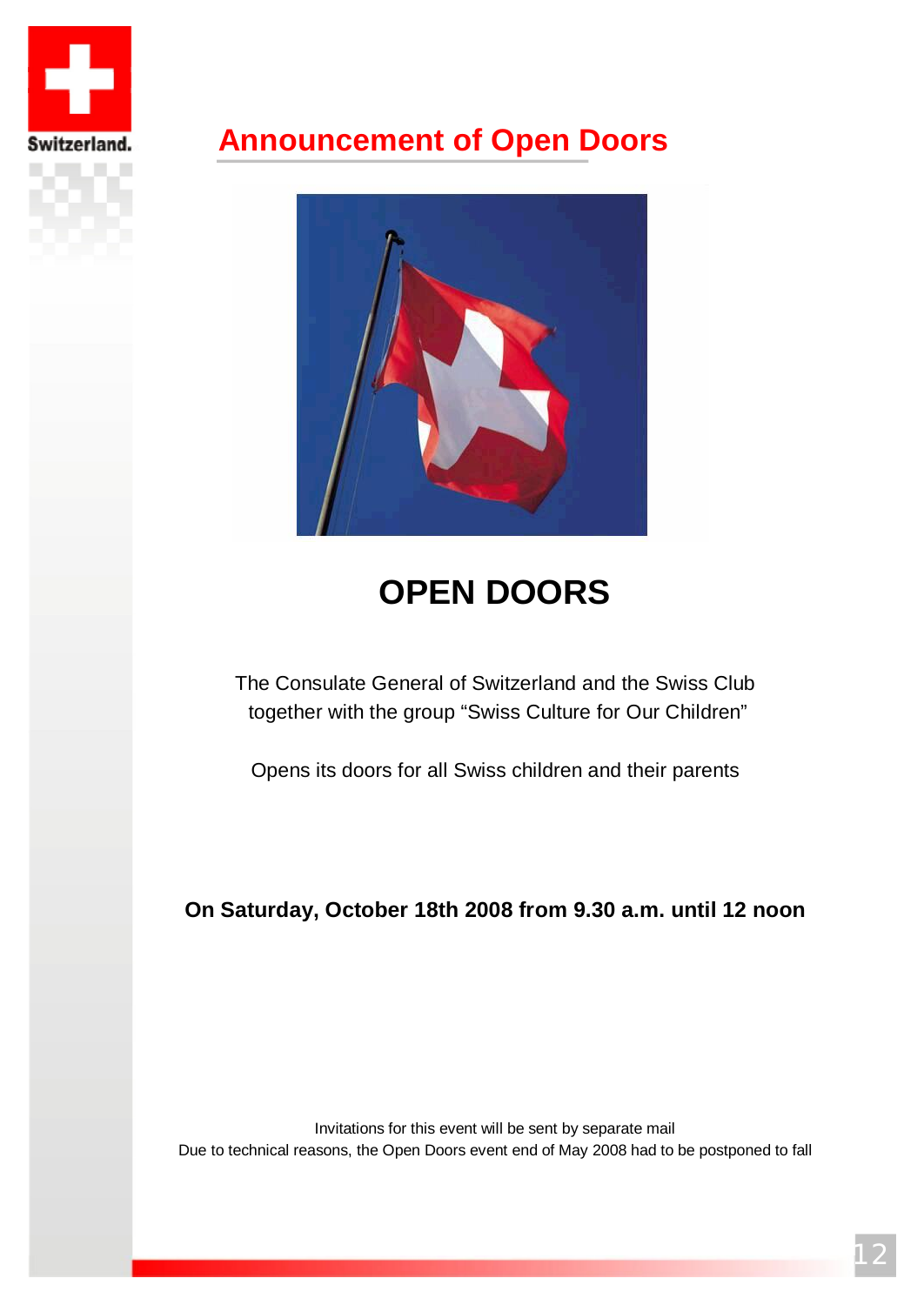

# **Swiss Inaugural Flight on May 11th 2008**

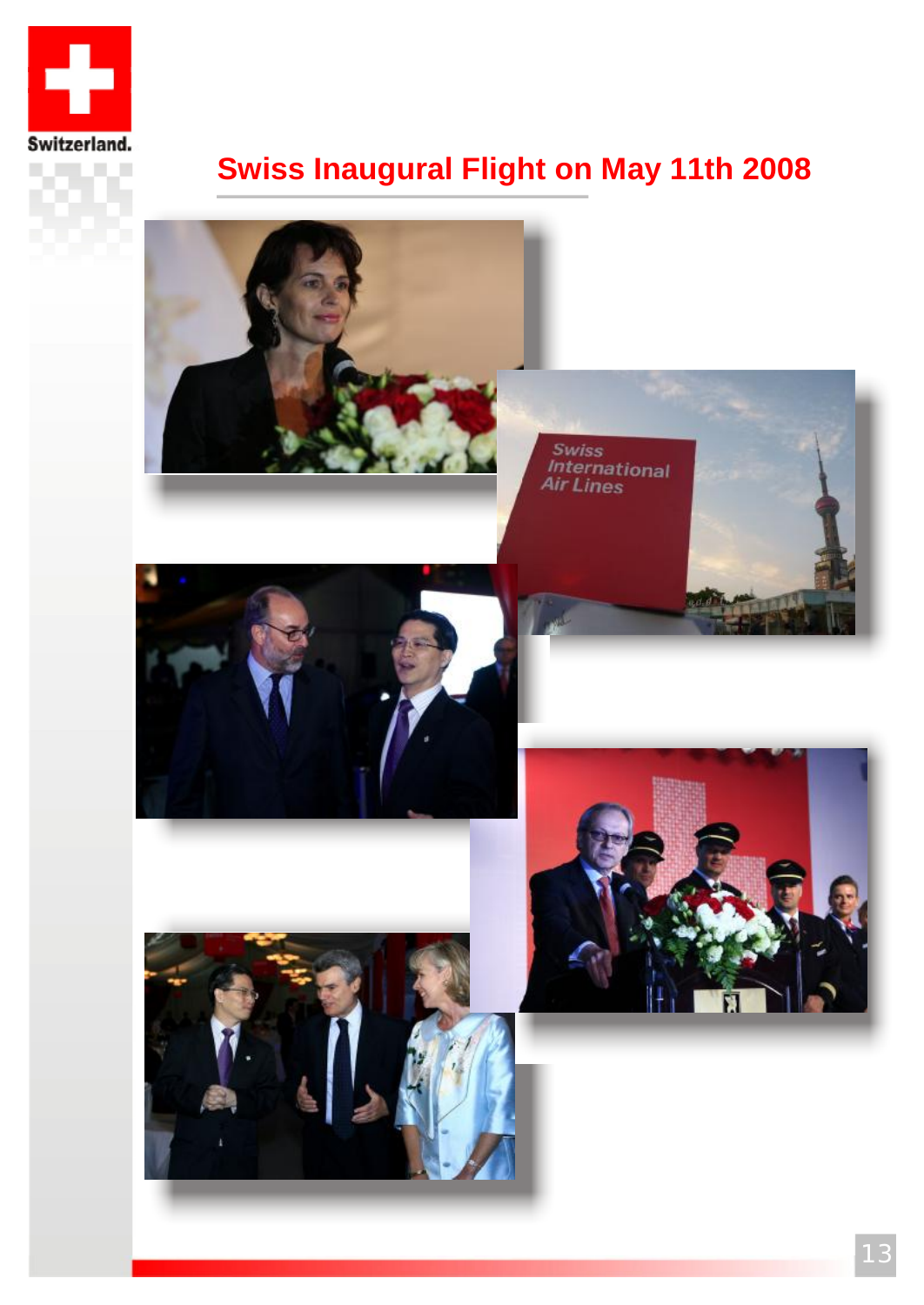

# **Federal Councillor Doris Leuthard at SwissCham Shanghai Luncheon**

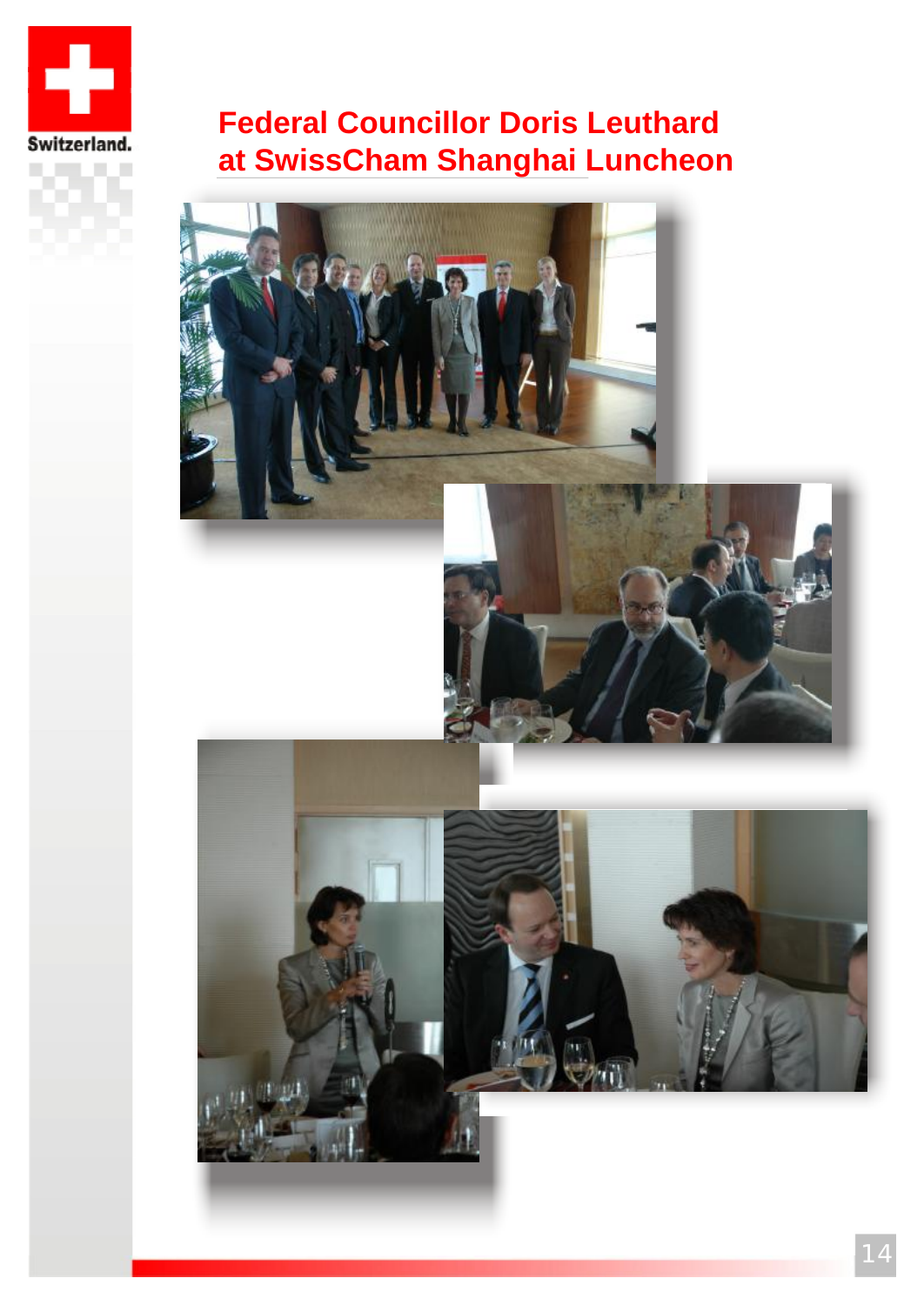

# **Swissnex opening with Secretary of State Mr. Mauro Dell'Ambrogio**